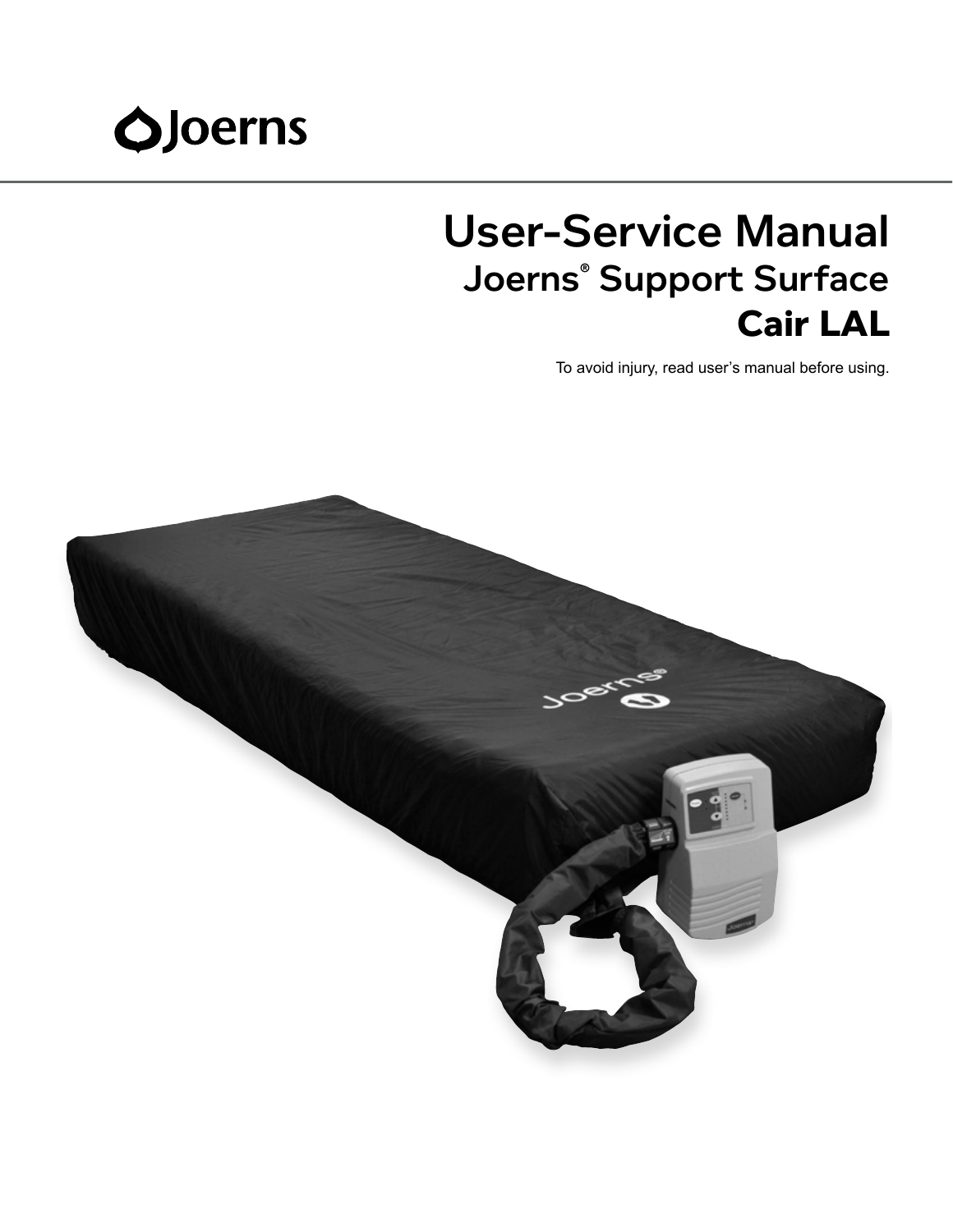## Important Precautions

**Important Notice:** The equipment must be installed and operated in the manner for which it was intended. Facility staff/user is responsible for reading and understanding the product user manual and contacting Joerns Healthcare if anything in this manual is unclear. Joerns will not be held responsible for any injuries resulting from failure to comply with the instructions and precautions in this manual.

**A**Warning: Joerns specialty support surfaces are designed as mattress replacement systems. The risk of entrapment may occur when the equipment is placed on bed frames that leave gaps of even a few inches between the mattress and the head panel, foot panel, and bed or side rails. The equipment is NOT to be used when such gaps are present.

Facility staff/user is responsible for ensuring that all mattresses properly fit the bed frames. Joerns is not responsible for the placement of its equipment on bed frames that leave gaps between the mattress and the head panel, foot panel or bed or side rails which present a risk of harm to patients.

**A**Warning: An optimal bed system assessment should be conducted on each patient by a qualified clinician or medical provider to ensure maximum safety of the patient. The assessment should be conducted within the context of, and in compliance with, the state and federal guidelines related to the use of restraints and bed system entrapment guidance, including the *Clinical Guidance for the Assessment and Implementation of Side Rails* published by the Hospital Bed Safety Workgroup of the U.S. Food and Drug Administration. Further information can be obtained at the following web address: http://www.fda.gov/cdrh/ beds/.

When using the mattress system, always ensure that the patient is positioned properly within the confines of the bed. Do not let any extremities protrude over the side or between the bed rails when the mattress is being used.

**ADanger Explosion Hazard:** Do not use in the presence of flammable anesthetics. Do not use in the presence of smoking materials or open flame. Air flowing through the air mattress will support combustion.

- **A Danger:** To reduce the risk of shock, adhere to the following instructions. Failure to do so could result in personal injury or equipment damage.
	- Immediately after using the Cair LAL, unplug it from its power source.
	- Do not place or store the product where it can fall or be pulled into a tub or sink.
	- Do not place or drop the product into water or other liquid.
	- Do not remove the back of the control unit. Refer servicing to Joerns Healthcare.

**AWarning:** To reduce the risk of burns, shock, fire, or personal injury, adhere to the following instructions. Failure to do so could result in personal injury or equipment damage.

- 1. Use this product only for its intended purpose as described in this manual. Only use attachments and/or accessories that are recommended by the manufacturer.
- 2. If this product has a damaged power cord or plug, is not working properly, has been dropped or damaged, or has been dropped into water, do not operate it. For examination and repair, return the product to Joerns.
- 3. Keep the control unit and power cord away from heated surfaces, e.g. space heaters.
- 4. Never block the air openings of the product. Do not place the control unit on a surface, such as a bed or couch, where the air opening and/or filter compartment, located on the back of the control unit, may be blocked. Keep the air openings free of lint and hair.
- 5. Never drop or insert any object into any opening or hose.
- 6. Do not spill food or liquids onto the control unit. If a spill does occur, turn off the unit, disconnect it from its power supply and allow at least 24 hours for drying.
- 7. Do not use the product outdoors, or where aerosol-spray products are used.
- 8. Plug this product only into a properly grounded outlet. Refer to "Grounding Instructions".
- 9. Ensure nothing is placed on the power cord and ensure it is not located where it can be stepped on or tripped over.
- 10. Do not attempt to service the control unit. Please call Joerns Healthcare for any service requests.
- 11. The therapy pad (top cover) of this product is not air permeable and may present a suffocation risk. It is the responsibility of the caregiver to ensure that the patient can use this product safely.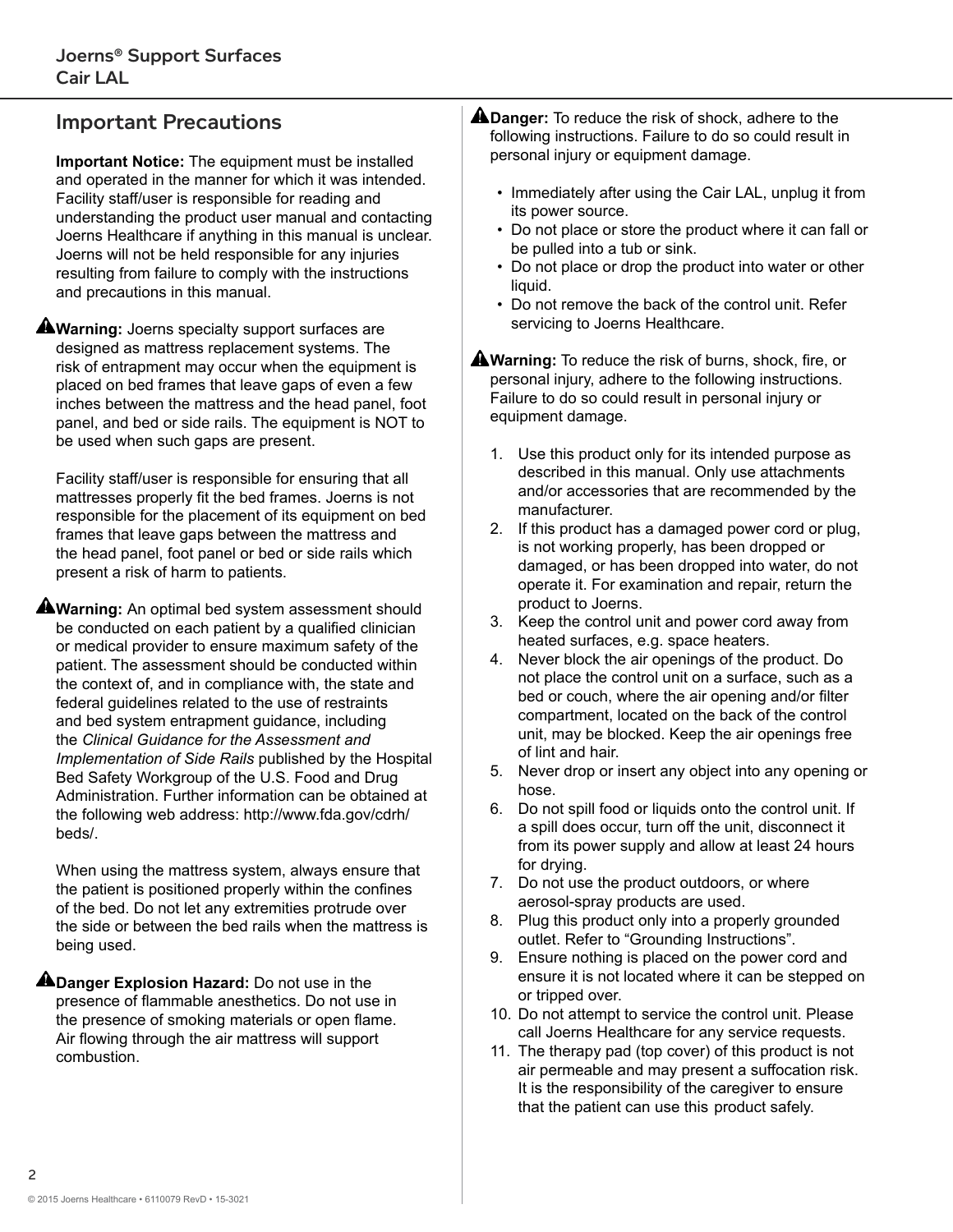Save These Instructions for Future Reference

#### Bed System Entrapment Information

Although essential in the practice of long-term care, bedside rails, in recent years, have also been a subject of regulatory review and evolution in design and use.

That focus includes not only the challenge of achieving an appropriate balance between resident security and unnecessary restraint, but also the additional safety issue of entrapment.

The U.S. Food and Drug Administration (FDA), working with our company and other industry representatives has addressed the potential danger of entrapment with new safety guidelines for medical beds. These guidelines recommend dimensional limits for critical gaps and spaces between bed system components.

Entrapment zones involve the relationship of components often directly assembled by the healthcare facility rather than the manufacturer. Therefore, compliance is the responsibility of the facility.

As the leading manufacturer of long-term care beds and a frontrunner in addressing this critical issue, Joerns Healthcare can offer you the expertise, assistance and products to bring your facility into compliance.

Joerns<sup>,</sup> Compliance Solutions

Matching the right bed components in order to meet regulatory guidelines can be complex.

That is why Joerns offers a wide array of compliance options. We assist customers in selecting compliant accessories recommended for their specific bed model.

#### Creating a Safer Care Environment

While the guidelines apply to all healthcare settings, (hospitals, nursing homes and at home), long-term care facilities have particular exposure since serious entrapment events typically involve frail, elderly or dementia patients.

#### For More Information

To learn more about compliance options with Joerns products, visit our website at www.joerns.com, or contact our Customer Care reps at 800-826-0270 and ask for free informational publications.

To learn more about entrapment zones, assessment methods and guidelines concerning entrapment, contact Joerns Healthcare at 800-826-0270 or consult the FDA website: http://www.fda.gov/ MedicalDevices/ProductsandMedicalProcedures/ GeneralHospitalDevicesandSupplies/HospitalBeds/ default.htm.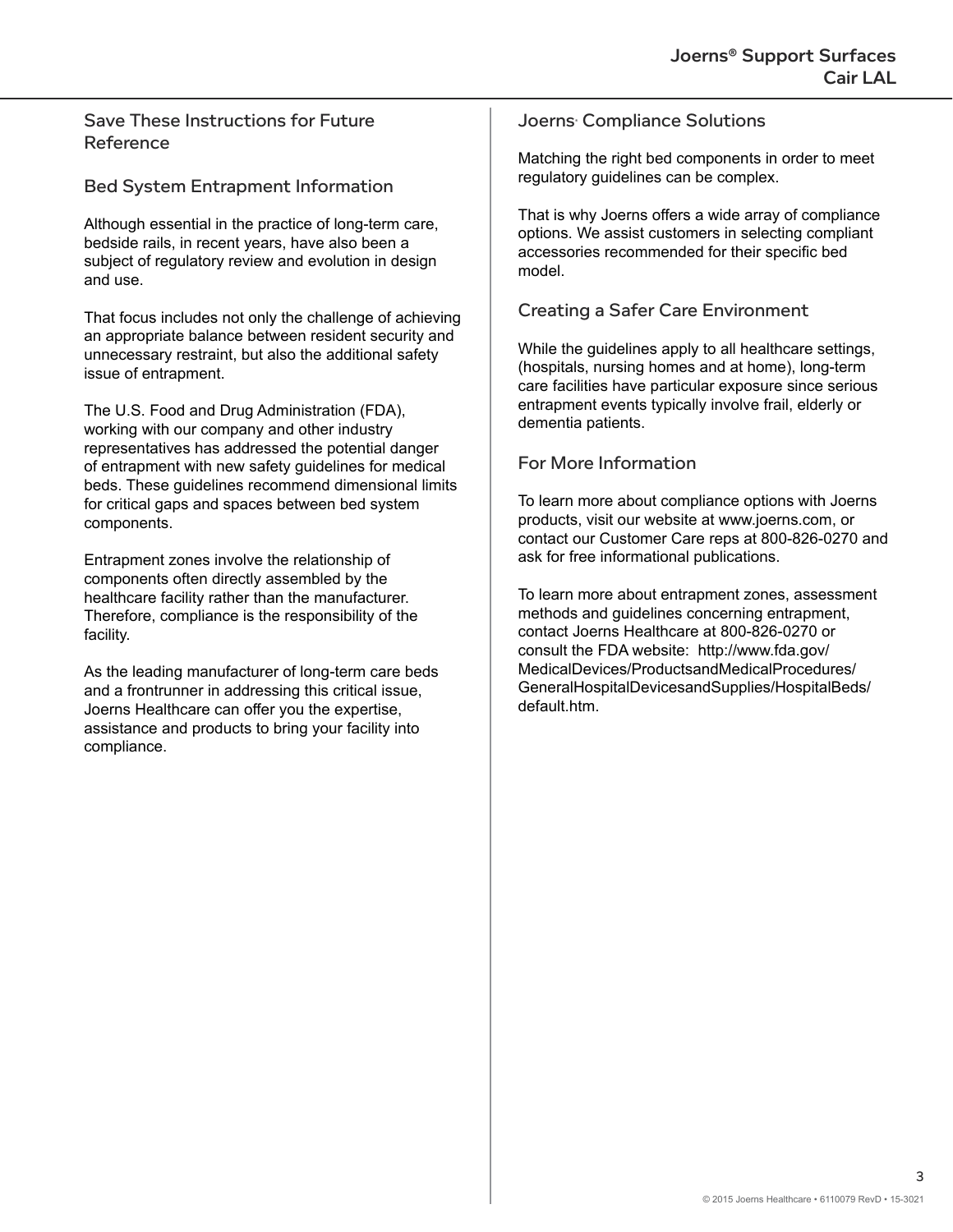## Table of Contents

| Moisture Control                                                                         |
|------------------------------------------------------------------------------------------|
| Shear and Friction Reduction                                                             |
| Spinal Cord Injury                                                                       |
| <b>Pressure Redistribution</b>                                                           |
| Pain Management                                                                          |
| Moisture Management                                                                      |
|                                                                                          |
| Therapy Control Unit Features                                                            |
| Therapy Mattress System Features                                                         |
| <b>Therapy Pads</b>                                                                      |
| <b>Optional Accessories</b>                                                              |
|                                                                                          |
|                                                                                          |
|                                                                                          |
| Modes of Operation                                                                       |
|                                                                                          |
| CPR                                                                                      |
| Transport                                                                                |
| Power Failure                                                                            |
|                                                                                          |
| Therapy Surface Not Inflating<br>Unable to Change Therapy Mode or Adjust Comfort Control |
|                                                                                          |
| Recommended Linen                                                                        |
| Changing the Therapy Pad                                                                 |
| Patient Positioning and Comfort                                                          |
| Incontinence                                                                             |
|                                                                                          |
| <b>Patient Migration</b>                                                                 |
| Traction                                                                                 |
| <b>Skin Care</b>                                                                         |
| <b>Bed Height</b>                                                                        |
| 9                                                                                        |
| <b>Control Unit</b><br><b>General Cleaning</b>                                           |
| Disinfecting                                                                             |
| <b>Therapy Pad</b>                                                                       |
| <b>Steam Cleaning</b>                                                                    |
| <b>Filter Cleaning</b>                                                                   |
|                                                                                          |
|                                                                                          |
| <b>Control Unit</b>                                                                      |
| <b>Support Surface</b>                                                                   |
|                                                                                          |
| Weight                                                                                   |
| Dimensions                                                                               |
| <b>Electrical Specifications</b><br><b>Environmental Conditions</b>                      |
| <b>Agency Approvals</b>                                                                  |
|                                                                                          |
|                                                                                          |
|                                                                                          |

## **Introduction**

The Cair LAL, provided by Joerns Healthcare is a unique therapy system that provides pressure redistribution through low air loss. Low air loss therapy has been demonstrated to reduce the risk of pressure ulcers as well as being a valuable aid in the treatment of pressure ulcers. The Cair LAL is designed as a mattress replacement system for patients weighing up to 350 lbs.

**AWarning:** The risk of entrapment can arise when equipment is placed on bed frames that leave gaps of even a few inches between the mattress and the head panel, foot panel, and bed or side rails. The equipment is NOT to be used when such gaps are present. See "Important Precautions" section of this manual.

The Cair LAL mattress replacement system is suitable for both the treatment of existing pressure ulcers Stage I through Stage IV, as well as for patients who have been assessed at risk from the complications of immobility. The Cair LAL is quiet, comfortable and simple enough for single caregiver installation, featuring rapid inflation in just five minutes or less. The user-friendly controls allow for easy adjustment of patient comfort.

Additionally, low friction and shear materials, together with average interface pressures well below capillary closure levels, means that the Cair LAL meets the comfort and clinical requirements of your patients up to 350 lbs.

We have ensured that the Cair LAL addresses the four key areas in the treatment of compromised skin: pressure redistribution, moisture control, and reduction in both friction and shearing forces.

#### Moisture Control

Patients are at risk for skin maceration if excess moisture is permitted to accumulate beneath the patient. This may be due to perspiration, incontinence or wound drainage.

On the Cair LAL, moisture is controlled via the specially treated breathable, fluid-proof, urethane coated nylon therapy pad. The moisture vapor permeable fabric of the therapy pad allows a sufficient amount of air to circulate beneath the pad and wicks away excess moisture.

4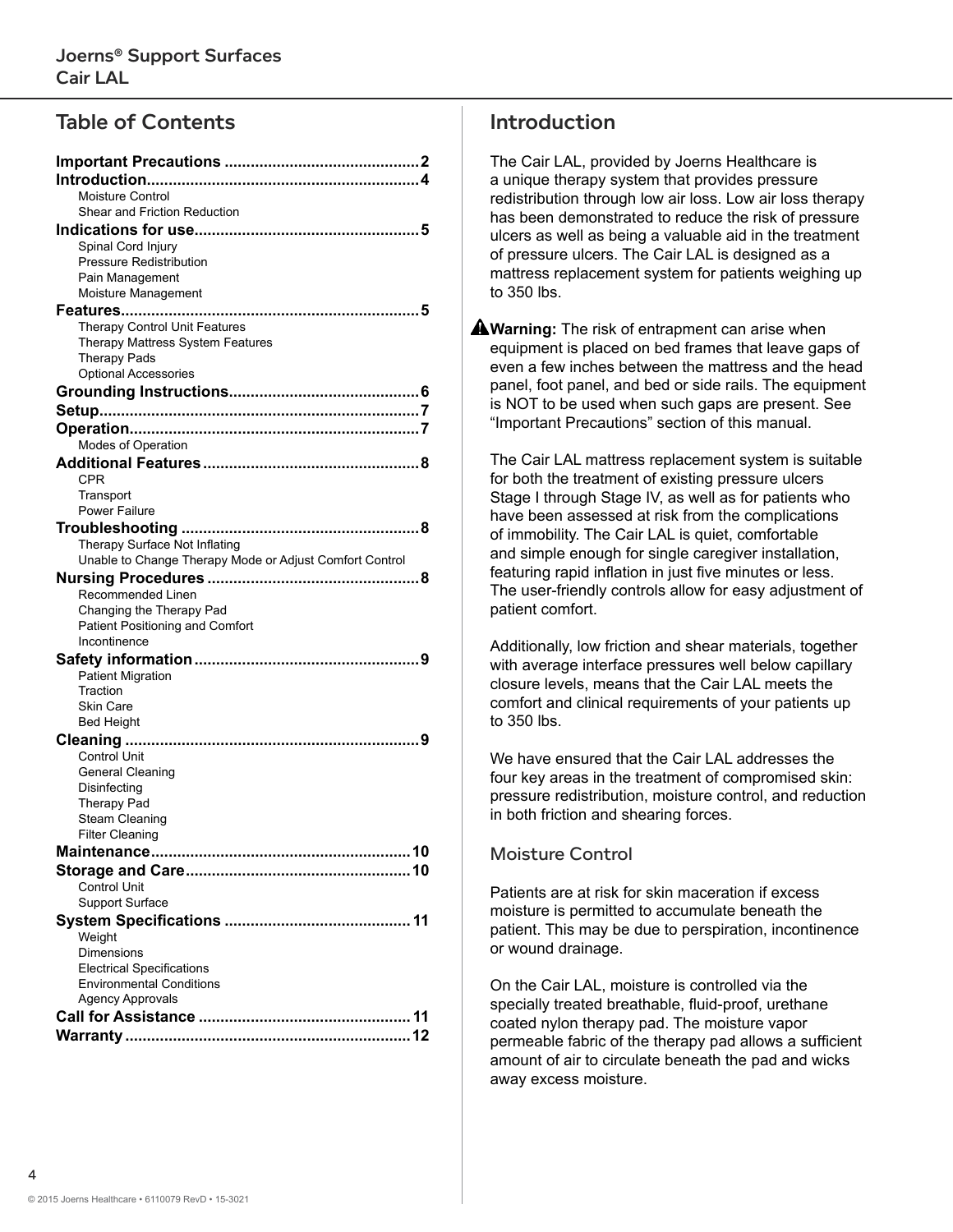#### Shear and Friction Reduction

Shearing occurs when the skin is stationary in relation to the support surface, while the underlying tissues and vessels are stretched and damaged. When a patient's skin rubs against another surface, the result is friction. The top surface of the Cair LAL therapy pad is constructed from a very smooth nylon fabric with low friction and low shear properties to protect the patient's skin from these damaging forces.

#### Indications for Use

**Note:** The selection of a pressure-redistributing surface needs to be based on each individual patient's clinical condition, diagnosis and/or co-morbidities. The choice and use of a support surface is one factor in a holistic program of wound care and treatment.

#### Spinal Cord Injury

The Cair LAL is not recommended for use by patients with unstable spinal fractures. Advice should be obtained from the appropriate physician before using the Cair LAL system for these patients.

#### Pressure Redistribution

| <b>Pressure Ulcers</b> | Rehabilitation |
|------------------------|----------------|
| Neurology              | Dermatology    |
| <b>Burns</b>           | Amputations    |

Pain Management

AIDS Arthritis **Oncology** 

#### Moisture Management

This product may be recommended for use by patients at risk for skin maceration due to excessive moisture from perspiration, incontinence or wound drainage. The Cair LAL provides distribution of weight over the total body surface area, which redistributes pressure against bony prominences and provides desirable immersion and envelopment. For patients experiencing severe pain and discomfort due to pressure and/or positioning limitations, consider the Cair LAL as an adjunct to pain management interventions.

**Note:** Pressure redistribution and pain management are conditions and diagnoses for which the Cair LAL may be indicated. Occasionally, there are orthopedic and neurological patients that require body positioning to be maintained in specific alignment. The use of the Cair LAL for these patients should be considered on an individual basis and discussed with the attending physician.

#### Features

The Cair LAL is comprised of two components:

- Therapy control unit
- Therapy mattress system

#### Therapy Control Unit Features

- True low air loss helps to address moisture management issues
- Two modes of operation *Autofirm* and *Therapy*
- *• Autofirm* mode provides maximum air inflation designed to assist both patients and caregivers during patient transfer and treatment
- Eight therapeutic comfort control settings to maximize patient compliance and promote healing
- Quick disconnect hose feature allows for rapid attach and CPR deflate at the control unit
- Automatic panel lock out to avoid unwanted or accidental adjustments
- Closed loop pressure sensor control system eliminates concerns of changes in mattress interface pressure due to ambient temperature and pressure changes
- Compact lightweight control unit is quiet, robust and powerful, with a reusable air filter
- Crisp, easy to read graphics for intuitive set up and therapy control
- Integrated swing out hanging brackets adjust to most bed types

#### Therapy Mattress System Features

- Twenty individual therapy cells help to evenly distribute the patient's weight and maximize pressure redistribution
- Modular cell design mattress for ease of cleaning, re-assembly and cost effective service
- Lower two-inch foam safety cell to provide support in event of power failure
- Eight-inch deep therapy cells are constructed of highly durable, polyurethane coated nylon to provide adequate support and prevent bottoming out for most patients within weight limit

5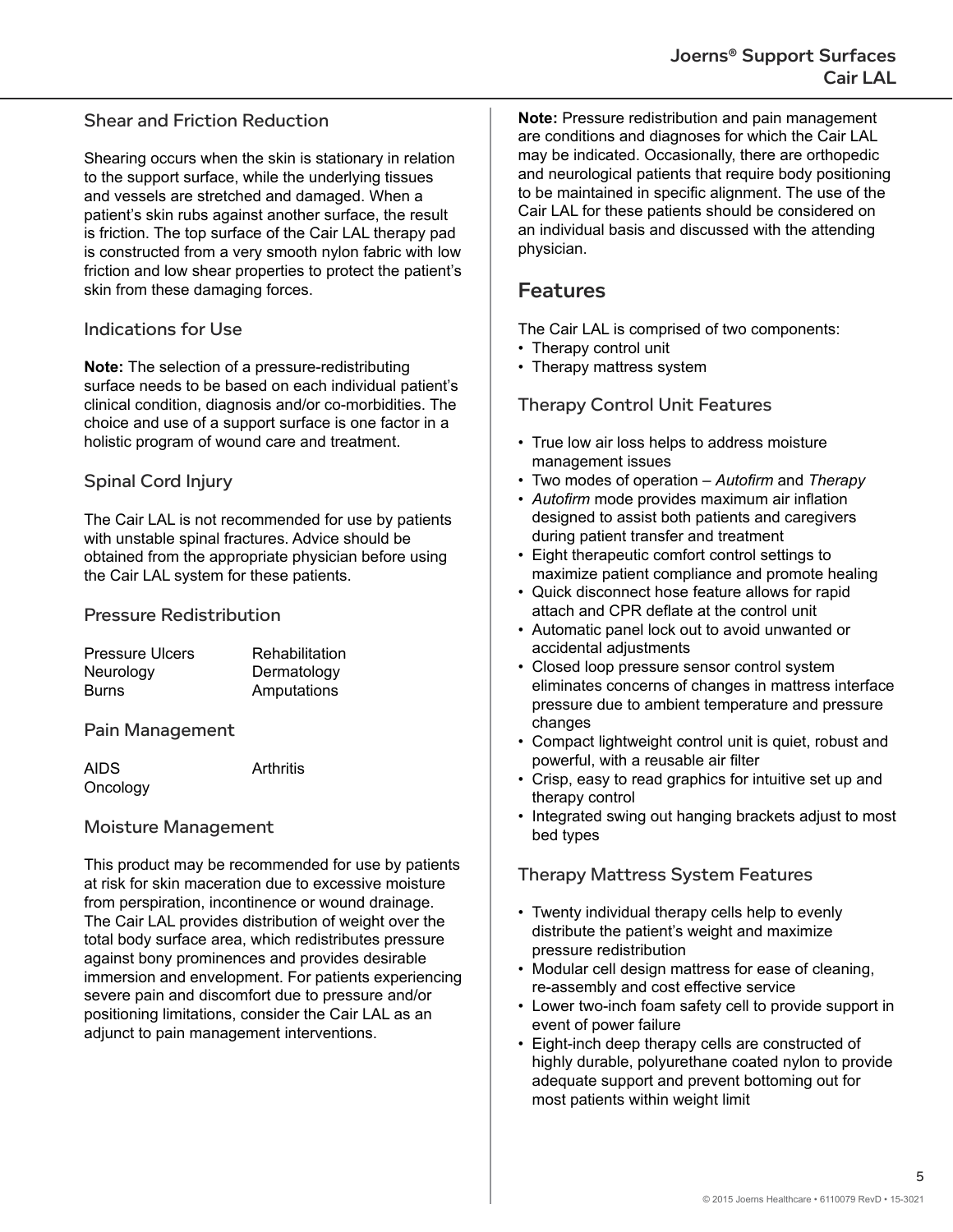- Integrated low-pressure heel section provides lower interface pressures for high-risk patients
- Durable base tub is constructed from 100% heavy weight 1680 Denier nylon with 1.5 oz. urethane coating and incorporates bed attachment loops for stability
- Anti-kink, easy clean air supply hose set
- Quick CPR deflation
- Maximum weight capacity of 350 lbs.

#### Therapy Pads

Many healthcare facilities are facing the challenge of infection control. Joerns' quilted therapy pads are treated with an antimicrobial to protect the therapy pad from the growth of mold, mildew and bacteria.

#### **Key features and benefits:**

- Treated with a highly effective bacteriostatic agent to inhibit the growth of bacterial and fungus.
- Constructed from a very smooth nylon fabric with low friction and shear properties to protect the patient's skin from damage.
- Breathable, moisture vapor permeable fabric allows air to circulate beneath the pad and wicks away excess moisture. This keeps your patient dry and helps to prevent skin maceration.
- Designed for optimal comfort, moisture vapor transfer, stain resistance and ease of laundering.

#### Optional Accessories

- Additional therapy pads
- Control unit hanger

## Grounding Instructions

**Warning:** Use a properly grounded, three-prong, 120V AC outlet for this product. Failure to use a grounded outlet could result in personal injury or damage to equipment or house wiring, including risk of fire. A qualified electrician should be contacted to correct the wiring and ensure a properly grounded outlet.

Before installing this product, have the electrical system checked to make sure the electrical circuits and the electrical service are properly grounded.

Having a three-prong outlet does not necessarily mean it is grounded. Sometimes two-prong outlets are replaced with a three-prong type even though there is no ground wire.

There is always a chance of a loose connection or poor installation of a ground wire that causes the loss of proper ground at the outlet. Inadequate grounding at electrical outlets can occur even if there is a ground wire. Wires can become loose over time at the connection to the outlet.

**Note:** To install new wires on a circuit requires a qualified electrician.

How to Determine if Your Outlet has the Proper Grounding

Most hardware stores sell circuit testers (Figure 1) that can be used to test an outlet for proper grounding. The tester plugs into an outlet and by observing the indicator lights you can determine if the outlet is properly grounded. For a higher level of assurance, an electrician should be requested to thoroughly test the electrical system with more reliable equipment.

If repair or replacement of the cord or plug is necessary, please contact Joerns Healthcare for assistance.



**Figure 1**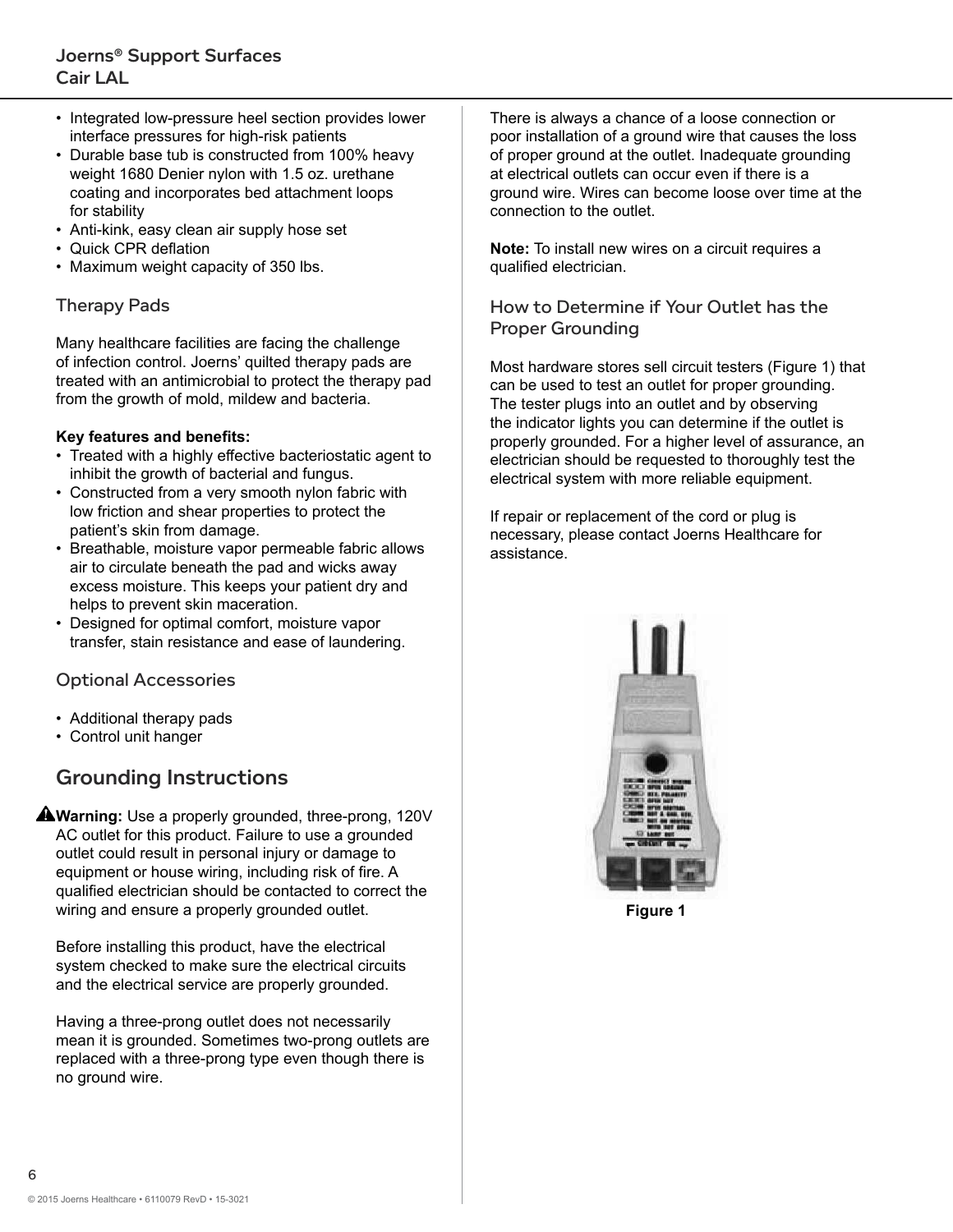## Setup

**Warning:** For important precautions, see page 2.

**A Caution:** Do not place the control unit on the floor. Position the power cord to keep personnel from tripping over it.

- Remove the existing mattress from the bed.
- Unroll the mattress with the hose connection at the foot end of the bed and the therapy cells facing up. Secure the straps on the mattress securely to the movable part of the bed frame.
- If the therapy pad is not already on the mattress, place it on the mattress and zip it around the tub.
- Hang the control unit on the foot of the bed facing away from the bed. Attach the hose connector marked *CPR* to the control unit.
- Plug in the control unit and the *Standby* light will illuminate. Press the *Power* button. The control unit will start and the green light will illuminate. Keep the control unit ON while the patient is on the mattress.
- Fully inflate the mattress by selecting *Autofirm*. When the mattress is fully inflated, select the *Therapy* mode, and place the patient on the mattress.
- Select the appropriate *Comfort Adjust* level to prevent bottoming out (i.e., providing greater than one inch of air between the patient's sacral area/buttocks and the lower safety mattress) as outlined below:
	- 1. Begin by placing the head of the bed in the appropriate position based on the patient's clinical condition.
	- 2. Select the highest or most firm *Comfort Adjust* setting.
	- 3. Hand Check: Place a hand with three (3) fingers (if head of bed at 30° or higher) or four (4) fingers (if head of bed lower than 30°) stacked vertically beneath the cells of the mattress and above the safety mattress directly between the lowest point of the patient's sacral area/buttocks. The smallest finger should be resting on the safety mattress.
	- 4. Sequentially reduce the *Comfort Adjust* setting to the firmness level where the height of the three (3) or four (4) fingers can slide with minimal resistance between the patient's sacral area/buttocks and the lower safety mattress. This is the proper *Comfort Adjust* setting for the patient to assure proper inflation of the air cells and prevent bottoming out of the mattress.
	- 5. Document the patient's *Comfort Adjust* setting for future reference, and re-evaluate with the Hand Check as the patient's condition warrants.

## **Operation**

**Warning:** For important precautions, see page 2.

**A Caution:** The patient's head should be positioned in the center of the top section of the mattress. When using the mattress system always ensure that the patient is positioned properly within the confines of the bed. Do not let any extremities protrude over the side or between the bed rails when the mattress is being used.

#### **Power**

The *Power* button is used to turn the power on and off.

#### **Standby**

The unit starts up in *Standby.* Press the *Power* button to inflate the mattress. When the *Standby* light is on, it may also indicate that there has been a power interruption and the therapy control unit is ready to be turned back on. Press the *Power* button and reset the preferred mode of therapy and comfort level.

Modes of Operation

#### **Autofirm**

*Autofirm* mode provides maximum air inflation designed to assist both patients and caregivers during patient transfer and treatment. The unit will automatically return to the *Therapy* mode in approximately 10 minutes.

#### **Therapy**

The unit starts in the *Therapy* mode, which provides low air loss therapy.

#### **Comfort Adjust**

The *Comfort Adjust* function is located in the center of the control panel. The Cair LAL can be customized to meet individual patient needs within a therapeutic window. See "Setup" section for more information. This function will not work in *Autofirm* mode.

#### **Lockout**

This feature is to prevent any unauthorized changes to the patient settings. To unlock and make adjustments to the settings press both up and down comfort arrows at the same time to disengage the *Lockout* function. The *Lockout* function will return in approximately five minutes.

**Note:** The unit is designed to lock out all the adjustment controls after the patient has been positioned correctly. In approximately five minutes after the last button push, the power on light begins to flash indicating *Lockout* is enabled.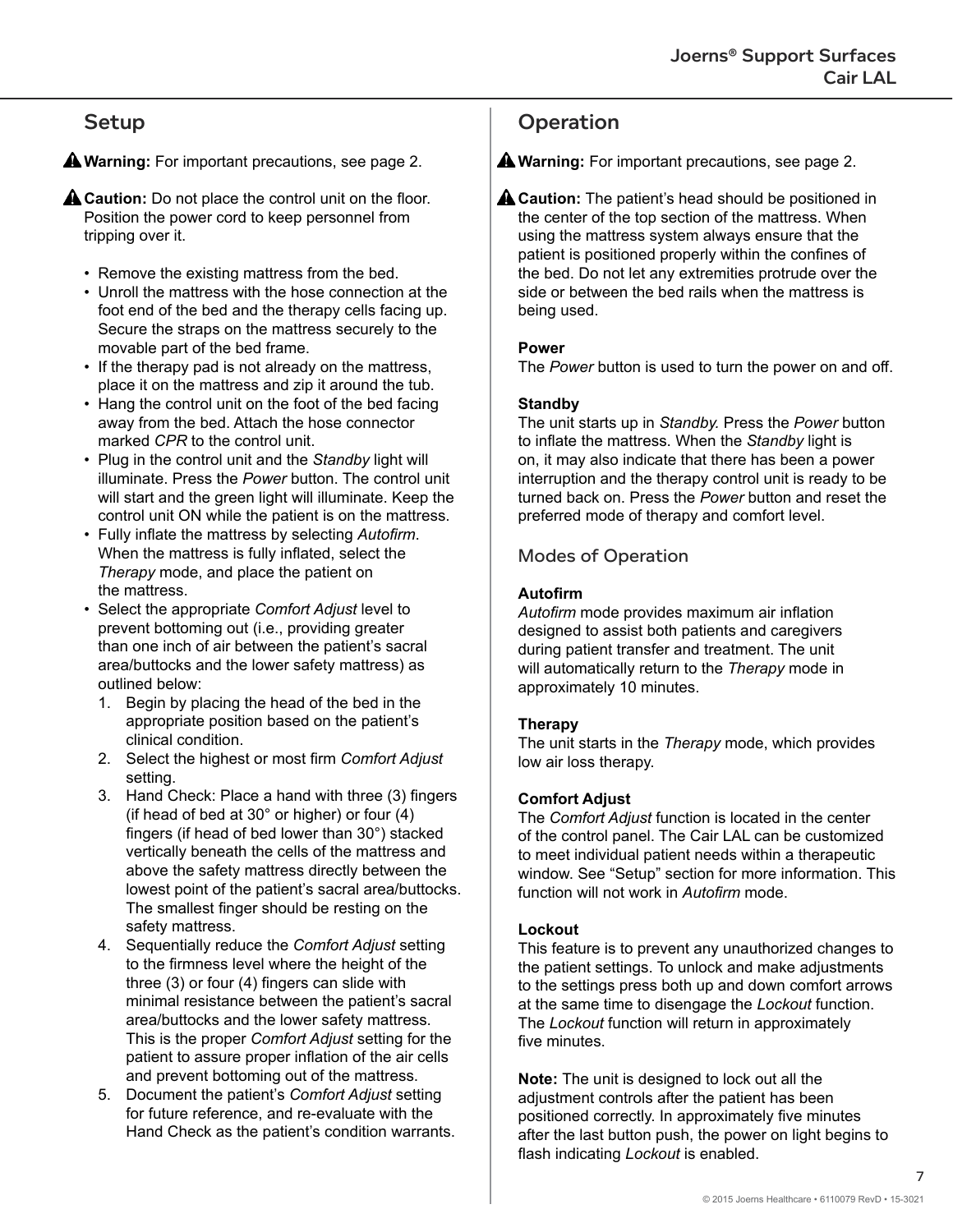

## Additional Features

**Warning:** A possible fire hazard exists. This product is suitable for use with oxygen administering equipment of the nasal, mask, or half bed-length, tent-type only. To prevent personal injury or equipment damage, ensure that the oxygen tent does not extend below the mattress.

#### CPR

The hose connection at the control unit is marked *CPR*. Disconnect the hose from the control unit by lifting the *CPR* latch. The mattress will deflate within 30 seconds (deflation time varies depending on patient weight and profile). To resume therapy, reattach the hose to the control unit.

#### **Transport**

To transport the patient in bed, turn the control unit off. Unplug the power cord from the outlet. The lower foam safety mattress will prevent the patient from bottoming out.

#### Power Failure

After a power failure the unit will start up in *Standby* mode. Reset the preferred mode and comfort level as described in the "Operation" section. In the event of a power failure, the lower foam safety mattress will prevent the patient from bottoming out. In case of an extended power failure, transfer the patient to a hospital mattress or other surface.

When using the mattress system, always ensure that the patient is positioned properly within the confines of the bed. Do not let any extremities protrude over the side or between the bed rails when the mattress is being used.

## **Troubleshooting**

Therapy Surface is Not Inflating

- Ensure the hose connection from the therapy mattress system (mattress) to the control unit is securely connected.
- Ensure that the control unit is plugged into an AC outlet.
- Ensure that the power is not on *Standby*. If on *Standby*, press the *Power* button.
- Ensure that all air cells are connected to the internal mattress manifold.
- Call Joerns at 800.966.6662, select Option "1" if problem persists.

Unable to Change Therapy Mode or Adjust Comfort Control

- Make sure the *Lockout* function is disabled. To disable, press the up and down *Comfort Adjust*  arrows simultaneously.
- Call Joerns at 800.966.6662 and select Option "1" if problem persists.

## Nursing Procedures

#### Recommended Linen

Special linens are not necessary for the Cair LAL. There is no need for a bottom sheet as the therapy pad should be covering the therapy cells at all times. The patient should never be lying directly on the therapy cells. Based upon the patient specific needs, the following linens may be utilized:

- Draw or slide sheet to aid in positioning and to further minimize friction and shearing.
- Incontinence barrier pad for patients incontinent of urine and/or stool, and patients with heavily draining wounds.
- Add top sheet, blanket and/or bedspread as needed for patient comfort.
- Keep the amount of padding between the patient and bed to a minimum for optimum performance.

#### Changing the Therapy Pad

- Place the therapy pad over the therapy cells, fitting the corner of the cushions into the corner of the therapy pad (similar to a fitted sheet).
- Attach the therapy pad to the mattress by zipping it to the mattress tub.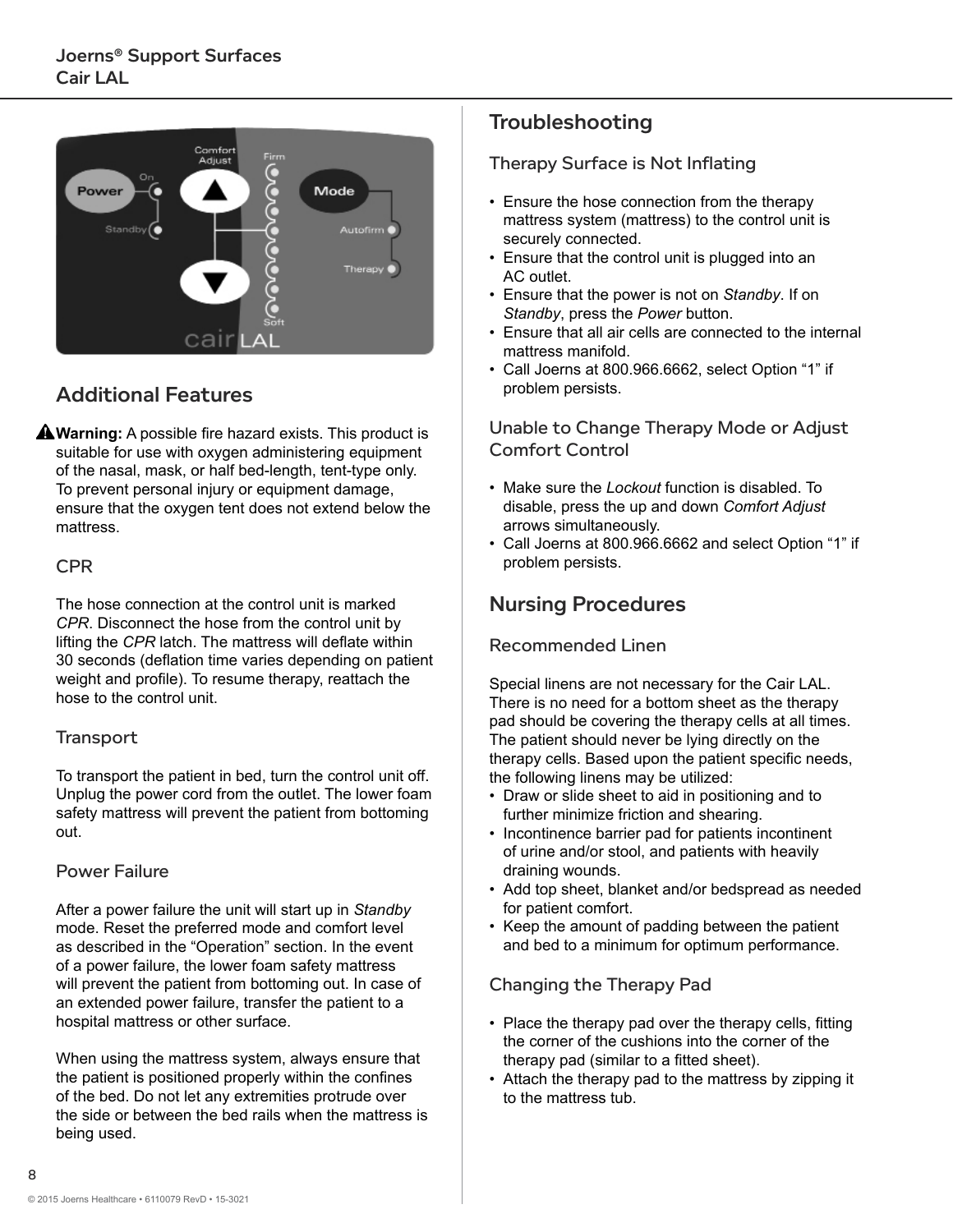#### Patient Positioning and Comfort

#### **General Repositioning**

Patients should be turned and repositioned per individual turning schedule or per facility policy. It may be helpful to activate the *Autofirm* mode to achieve a firm surface for repositioning purposes. The unit will automatically return to the mode it was in prior to *Autofirm* in approximately 10 minutes or you can manually return to therapy mode once patient has been repositioned.

Unless counter indicated, it is desirable to keep the back section of the bed in the flat position to provide optimal pressure redistribution and minimize the risk of shearing injuries.

#### **Elevating Patient into Sitting Position**

The special properties of the Cair LAL therapy pad reduce the opportunity for shear and friction that may occur when raising the back section of other bed systems. As with any surface, sliding can be expected, therefore patients should be repositioned after elevation. The knee gatch or knee section of the bed may be elevated first, to help prevent the patient from sliding when the back section is elevated.

#### Incontinence

Moisture against the skin surface leads to maceration, or softening of the tissues. To prevent maceration, we recommend you use an incontinence barrier pad to absorb the excess moisture.

In the event of incontinence or excess drainage on the therapy pad, you should wipe off the excess fluid from the bed surface.

## Safety Information

#### Patient Migration

Specialty bed products are designed to provide pressure redistribution and reduce the shearing and friction forces on the patient's skin. The risk of gradual movement and/or sinking into hazardous positions of entrapment and inadvertent bed exit may be increased due to the nature of these products.

#### **Traction**

With any traction or unstable fractures, maintain physician-directed angle of articulation and guard against risks of patient migration or inadvertent deflation of patient surface.

#### Skin Care

Monitor skin conditions regularly, particularly in areas where incontinence and drainage occur or collect, and consider adjunct or alternative therapies for high acuity patients. Early intervention may be essential to preventing serious skin breakdown.

#### Bed Height

To minimize the risks of falls or injury the patient surface should always be in the lowest practical position when the patient is unattended. Make sure areas under and around the frame are clear of objects, persons and parts of body before adjusting height.

## Cleaning

- **Warning:** Unplug the control unit from its power source. Failure to do so could result in personal injury or equipment damage.
- **Warning:** Do not expose the unit to excessive moisture that would allow for liquid pooling. Personal injury or equipment damage could occur.
- **A Caution:** Do not use harsh cleansers/detergents, such as scouring pads and heavy-duty grease removers, or solvents, such as acetone. Equipment damage could occur.

#### Control Unit

Wipe off dust. If necessary, clean the housing exterior with a disinfectant solution or a mild detergent and a damp cloth. Then wipe dry.

#### General Cleaning

If there is no visible soilage with possible body fluids, we recommend that you clean the mattress system with a mild detergent and warm water. If disinfection is desired, you may use a combination cleanser/ disinfectant as explained in "Disinfecting" area.

- Patient care equipment that does not come in contact with mucous membranes or non-contact skin requires low-level disinfection. Wiping surfaces with a properly prepared detergent or disinfectant carries out low level disinfecting.
- Processing of dirty patient care equipment should take place in a designated area away from clean or sterile supplies and food preparation areas.
- Detergent/disinfectants should not be mixed with other germicides or detergents. Using the proper dilution ensures the most effective killing power of the disinfectant.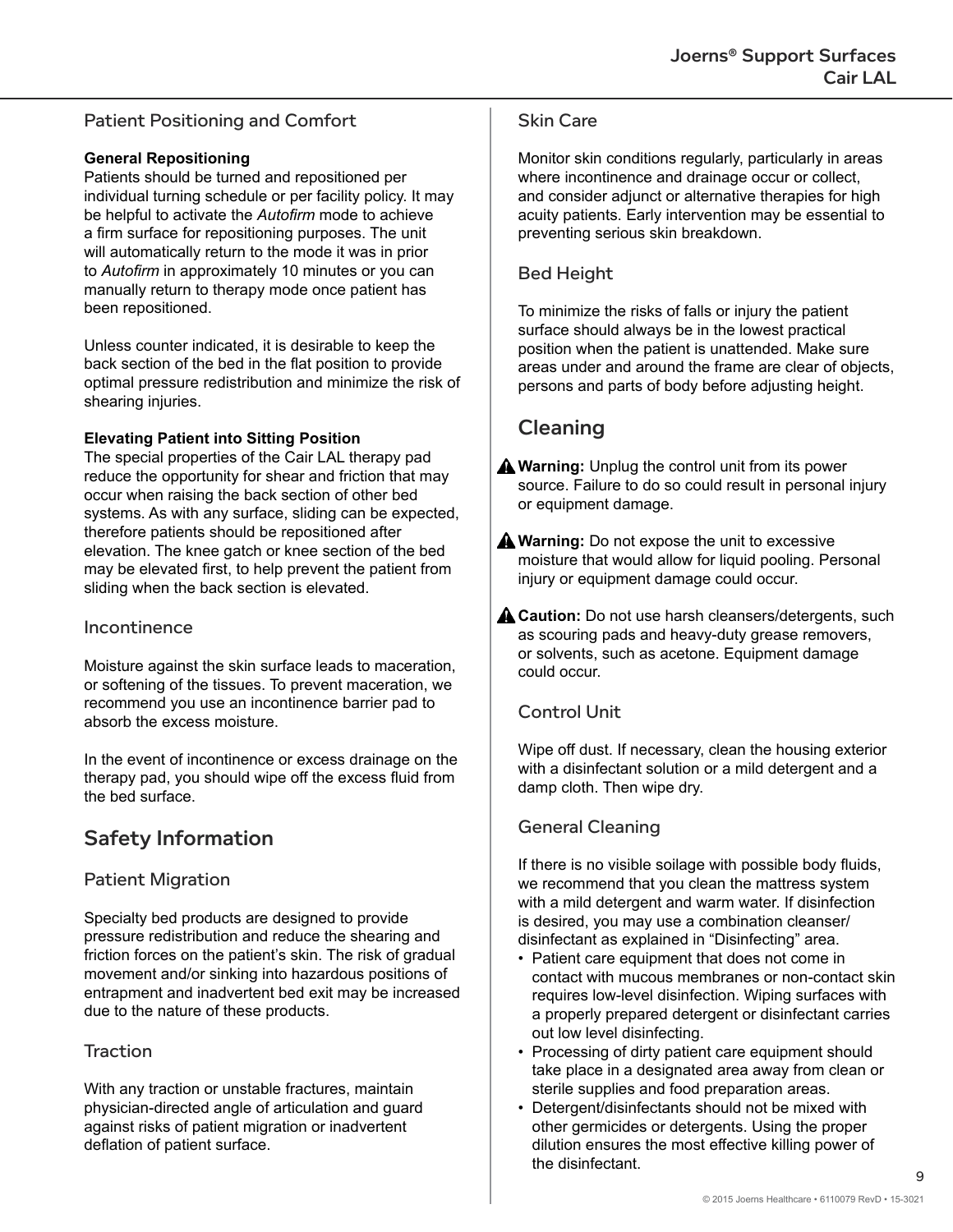- Wash hands often and well, including after removal of gloves.
- Patient care equipment that is used in isolation areas should be disinfected in accordance with all internal policies and procedures regarding such equipment.

#### **Disinfecting**

When there is visible soilage and between patients, we recommend that you disinfect the unit and mattress with a tuberculocidal disinfectant. Disinfectant should be registered with the Environmental Protection Agency (EPA).

- Use rubber gloves and eye protection.
- Prepare detergent/disinfectant (registered by EPA as hospital disinfectant) solution according to instructions on label for correct use-dilution.
- With support surface deflated, thoroughly wipe down entire mattress, as air cells will lie flat. Be sure to reach all areas underneath and in-between air cells. Allow to air dry.
- If dust or other soiling has accumulated along air hoses, remove using swabs moistened with detergent/disinfectant as necessary. Allow all components to air dry. Wrap mattress in plastic and return to storage area.
- Thoroughly wipe down outside of control unit and allow to air dry. Cover with plastic and return to storage area.
- Remove gloves and dispose; wash hands.

#### Therapy Pad

The therapy pad can be wiped down with a disinfectant solution or a mild detergent with a damp cloth. If heavily soiled, the therapy pad can be laundered in a washer and dryer with warm water (no more than 120º Fahrenheit). A non-bleach detergent should be used sparingly. Wipe dry or allow to air dry.

#### Steam Cleaning

Do not use any steam cleaning device on the unit. Excessive moisture can damage mechanisms in this unit.

#### Filter Cleaning

Check the air filter on the rear of the unit regularly for buildup of dust/dirt. If buildup is visible, turn off the control unit and disconnect the power cord from the wall outlet. Remove the filter by grasping the filter and pulling outward. Replace with the second supplied filter. Ensure the replaced filter covers the entire filter region.

Hand-wash the removed filter in warm soapy water and allow to air dry. When dry, store the filter in a safe place for the next filter maintenance.

#### **Maintenance**

**Warning:** Only facility-authorized personnel trained by Joerns Healthcare should perform preventative maintenance. Preventative maintenance performed by unauthorized personnel could result in personal injury or equipment damage.

Any maintenance done without Joerns's authorization will invalidate any warranties on this product.

## Storage and Care

When the product is not in use, store the power cord properly. Failure to do so could result in personal injury.

**Note:** Clean the Cair LAL as described in the previous section prior to storage.

#### Control Unit

The power cord may be wrapped around the unit for convenience. Wrap the unit in a plastic bag for dust resistance then store the unit in an area appropriate for an electronic medical device.

#### Support Surface

Gently roll up the support surface, expelling any residual air, for temporary storage. The mattress should be wrapped in plastic and/or a clean bag for storage.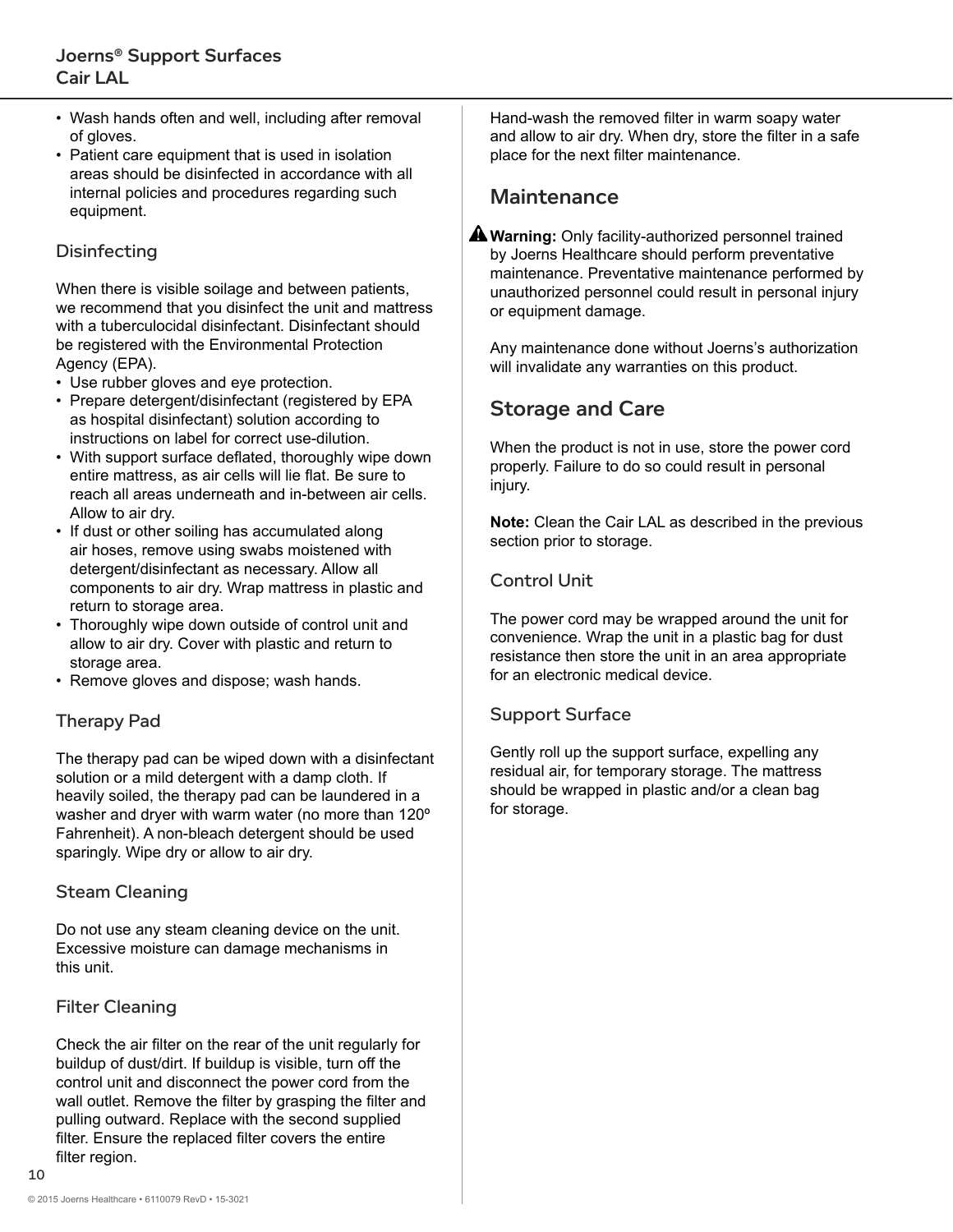## System Specifications

#### Weight

Control unit: .........................................10 lbs. (4.5 Kg) Mattress:...............................................22 lbs. (10 Kg) Maximum weight capacity\*:..............350 lbs. (159 Kg)

#### **Dimensions**

**Control unit:** 7.5" (19 cm) W x 12.25" (31 cm) H x 4" (10 cm) D

**Mattress:**

36" (89 cm) W x 80" (203 cm) L x 10" (25 cm) D

Electrical Specifications

#### **USA**

120V AC, 60 Hz, 3A Risk Class 2G

Environmental Conditions

**Operating Conditions** Ambient Temperature: +10°C to +40ºC Relative Humidity: Non-Condensing

**Storage and Shipping Conditions** Ambient Temperature: 10ºC to +40ºC Relative Humidity: Non-Condensing

Agency Approvals

UL Classified Medical Equipment, UL60601-1

UL Classification refers to the power unit only, not the complete mattress replacement system.

## Call for Assistance

If you have any questions or require service on a Joerns product, please call Joerns Healthcare at 800.966.6662 and select Option "1".

*\*Mattress weight capacity only; total weight must not exceed bed frame manufacturers' specified load capacity.*